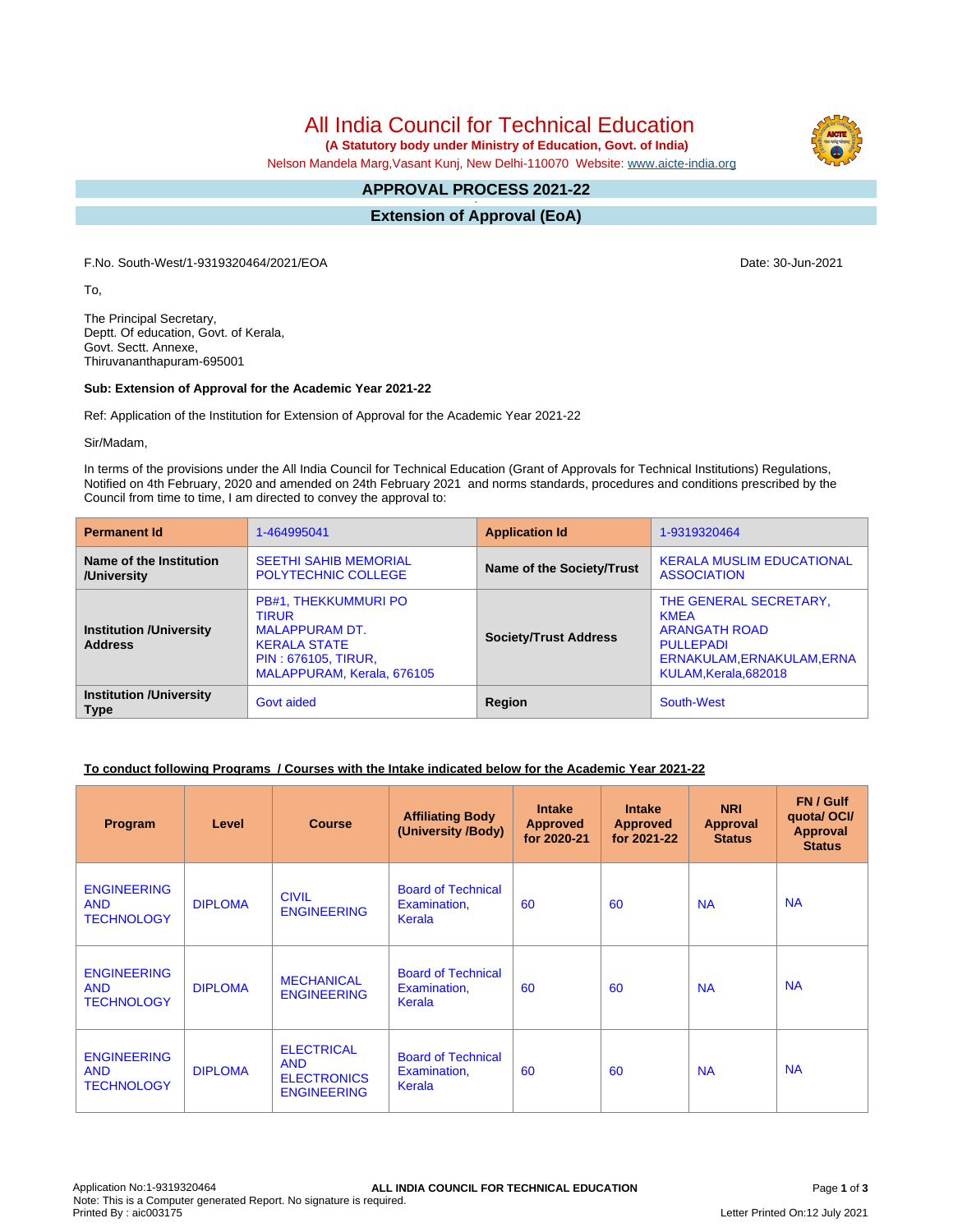| <b>ENGINEERING</b><br><b>AND</b><br><b>TECHNOLOGY</b> | <b>DIPLOMA</b> | <b>ELECTRONICS</b><br><b>ENGINEERING</b> | <b>Board of Technical</b><br>Examination,<br>Kerala | 60 | 60 | <b>NA</b> | <b>NA</b> |
|-------------------------------------------------------|----------------|------------------------------------------|-----------------------------------------------------|----|----|-----------|-----------|
| <b>ENGINEERING</b><br><b>AND</b><br><b>TECHNOLOGY</b> | <b>DIPLOMA</b> | <b>AUTOMOBILE</b><br><b>ENGINEERING</b>  | <b>Board of Technical</b><br>Examination,<br>Kerala | 60 | 60 | <b>NA</b> | <b>NA</b> |
| <b>ENGINEERING</b><br><b>AND</b><br><b>TECHNOLOGY</b> | <b>DIPLOMA</b> | <b>COMPUTER</b><br><b>ENGINEERING</b>    | <b>Board of Technical</b><br>Examination,<br>Kerala | 60 | 60 | <b>NA</b> | <b>NA</b> |

### **Course(s) Applied for Closure by the Institution for the Academic Year 2021-22**

| Program                                               | Level          | <b>Course</b>                                                     | <b>Affiliating Body</b><br>(Univ/Body)                  | <b>Course Closure Status</b> |
|-------------------------------------------------------|----------------|-------------------------------------------------------------------|---------------------------------------------------------|------------------------------|
| <b>ENGINEERING</b><br><b>AND</b><br><b>TECHNOLOGY</b> | <b>DIPLOMA</b> | <b>CIVIL ENGINEERING</b>                                          | <b>Board of Technical</b><br><b>Examination, Kerala</b> | Approved                     |
| <b>ENGINEERING</b><br><b>AND</b><br><b>TECHNOLOGY</b> | <b>DIPLOMA</b> | <b>MECHANICAL</b><br><b>ENGINEERING</b>                           | <b>Board of Technical</b><br><b>Examination, Kerala</b> | Approved                     |
| <b>ENGINEERING</b><br><b>AND</b><br><b>TECHNOLOGY</b> | <b>DIPLOMA</b> | <b>ELECTRICAL AND</b><br><b>ELECTRONICS</b><br><b>ENGINEERING</b> | <b>Board of Technical</b><br><b>Examination, Kerala</b> | Approved                     |
| <b>ENGINEERING</b><br><b>AND</b><br><b>TECHNOLOGY</b> | <b>DIPLOMA</b> | <b>ELECTRONICS</b><br><b>ENGINEERING</b>                          | <b>Board of Technical</b><br><b>Examination, Kerala</b> | Approved                     |
| <b>ENGINEERING</b><br><b>AND</b><br><b>TECHNOLOGY</b> | <b>DIPLOMA</b> | <b>AUTOMOBILE</b><br><b>ENGINEERING</b>                           | <b>Board of Technical</b><br><b>Examination, Kerala</b> | Approved                     |
| <b>ENGINEERING</b><br><b>AND</b><br><b>TECHNOLOGY</b> | <b>DIPLOMA</b> | <b>COMPUTER</b><br><b>ENGINEERING</b>                             | <b>Board of Technical</b><br>Examination, Kerala        | Approved                     |

**It is mandatory to comply with all the essential requirements as given in APH 2021-22 (Appendix 6)**

The Institution/ University is having the following deficiencies as per the online application submitted to AICTE (self-disclosure based) and the same shall be complied within Six Months from the date of issue of this EoA

# **Deficiencies\* Noted (based on Self Disclosure)**

Faculty Deficiency

Library & Reading Room.

**\***Please refer Deficiency Report for details